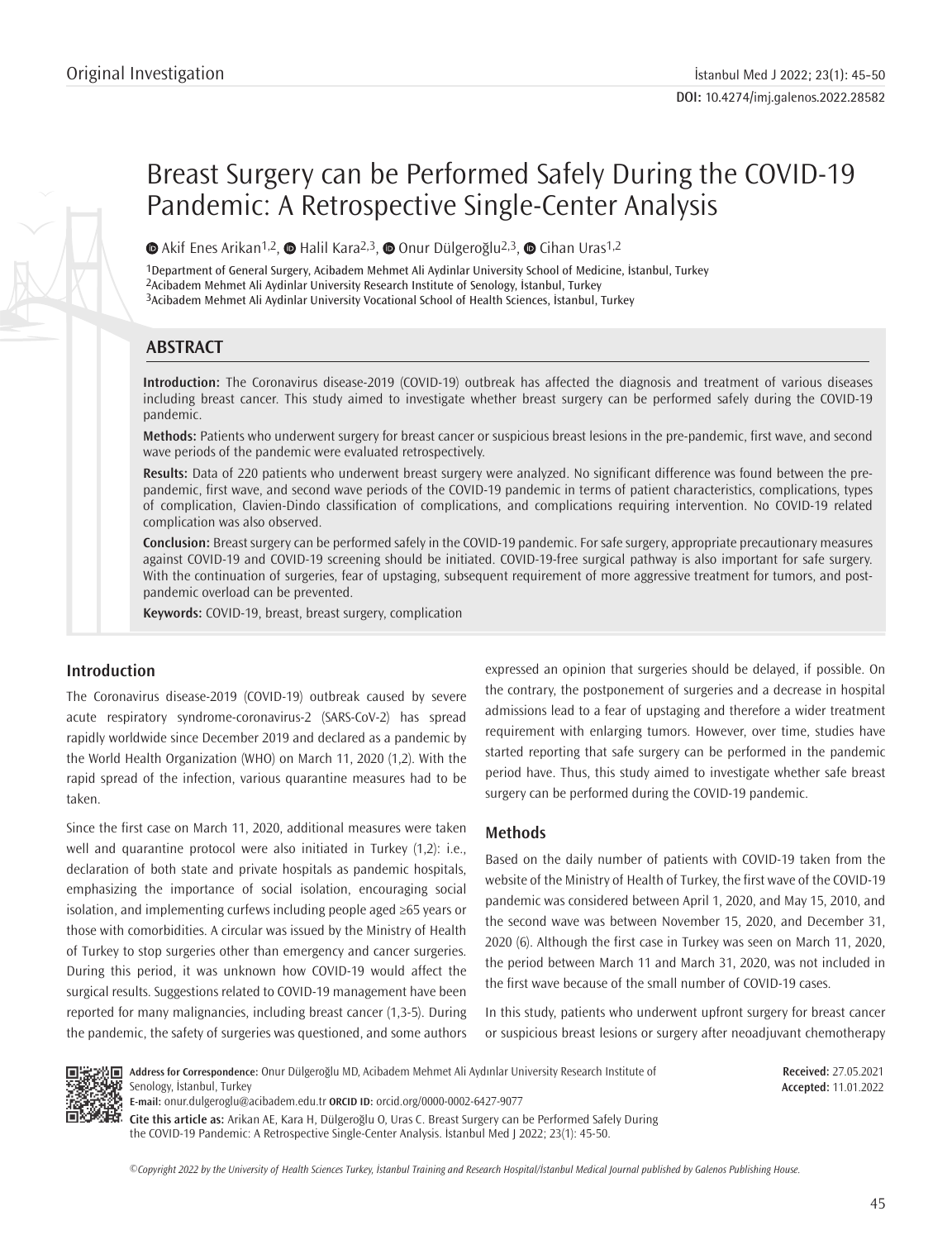(NACT) for breast cancer in the first and second wave of the pandemic were evaluated retrospectively. As the control group, patients who underwent surgery between December 15, 2019, and March 15, 2020, were evaluated retrospectively. The study was conducted in Acibadem Mehmet Ali Aydinlar University Research Institute of Senology (RISA).

Age, sex, tumor side, hospital stay duration, tumor type (benign, invasive, or non-invasive), type of initial treatment (upfront surgery or NACT), and number and type of surgery to the breast and axilla of each patient were recorded. Procedures were evaluated separately as upfront surgery and surgeries performed after NACT. Procedures were first evaluated in three groups as excisional biopsies, breast-conserving surgeries (BCS), and mastectomies. Subsequently, mastectomies were evaluated in separate groups as simple, skin-sparing, and nipplesparing mastectomies (NSM). Excisional biopsies included surgeries performed for suspicious lesions in which only the lesion is excised. BCS included surgeries in which the entire breast was not removed. Simple mastectomy included mastectomies in which the nipple and skin were removed without simultaneous reconstruction. Skin-sparing mastectomies included mastectomies in which the nipple is removed, but simultaneous reconstruction is performed while preserving the breast skin. NSM included mastectomies in which both the nipple and breast skin were preserved, and simultaneous reconstructions were performed. Reconstructions were examined in two groups as reconstructions with silicone implants or autologous tissues. Axillary surgeries were examined in two groups as sentinel lymph node biopsy and axillary lymph node dissection.

Complications were evaluated according to the type of surgery to both the breast and axilla and whether they developed after upfront surgery or surgeries after NACT. The severity of the complications was evaluated according to the Clavien-Dindo classification (7). If there was more than one complication in the same patient, the patient was evaluated according to the more serious complication based on the Clavien-Dindo classification.

With the declaration of the pandemic in Turkey, RISA-affiliated hospitals were declared as pandemic hospitals. Multidisciplinary tumor meetings were conducted with the participation of doctors on-site by restricting the participation of nurses, secretaries, and allied health professionals. All patients were discussed and treatment decisions were made at the multidisciplinary tumor meetings as in the pre-pandemic period. During the pandemic, all surgeries were performed in COVID-19-free operating rooms and patients were hospitalized in COVID-19-free wards. During the pandemic period, low-dose thoracic computed tomography was taken for each patient scheduled for surgery until June 1, 2020. After this time, reverse-transcriptase polymerase chain reaction (PCR) testing for SARS-CoV-2 was used in accordance with the European guidelines (8). Surgeries of patients with positive PCR for COVID-19 were delayed for 4 weeks until having negative PCR results and disappearance of symptoms. The algorithm applied to patients before surgery is shown in Figure 1.

Patients who did not have any postoperative complaints were called for a follow-up on the  $10<sup>th</sup>$  postoperative day to evaluate the wound site and to inform the patient about the postoperative treatment protocols. If the patient had complaints, the patient was assessed by phone. If the



**Figure 1.** Algorithm applied to patients before surgery for COVID-19 screening

COVID-19: Coronavirus disease-2019, PCR: polymerase chain reaction

complication was considered as at least class 2 according to the Clavien-Dindo classification, an in-hospital appointment was planned.

#### **Ethical approval**

Ethics committee approval from the Ministry of Health of Turkey was taken (file no: Akif Enes ARIKAN-2021-03-20T12\_50\_30) and from the Ethics Committee of Acibadem Mehmet Ali Aydinlar University (approval number: 2021-06/25, date: 24.03.2021).

#### **Statistical Analysis**

Study data were collected and managed using research electronic data capture (REDCap) tools hosted at the Acibadem Mehmet Ali Aydinlar University (9). All statistical analyses were performed using SPSS 25.0 (IBM Corp., Armonk, NY, USA). A p-value <0.05 was considered significant. Analysis of variance was performed for continuous variables, and a chi-square or Fisher's exact test was used for categorical variables. Continuous data are reported as mean  $\pm$  standard deviation.

#### **Results**

Data of 220 patients who underwent breast surgery during the first and second wave of the COVID-19 pandemic and of the control group between December 15, 2019, and March 15, 2021, were retrospectively analyzed.

The COVID-19 PCR test was positive in two patients with cough during the preoperative period. Preoperative PCR test was positive for two patients without symptoms. The surgeries of these patients with positive PCR were delayed for 4 weeks after the symptoms resolved and the PCR results became negative. No COVID-19 case was detected in the first 30 day postoperatively in any of the patients, including patients with PCRpositive results preoperatively, and no COVID-19-related complications were observed. In addition, COVID-19 was not detected in healthcare personnel participating in breast surgeries. COVID-19 developed in two surgeons from the surgical team and the sources of infections were their family members.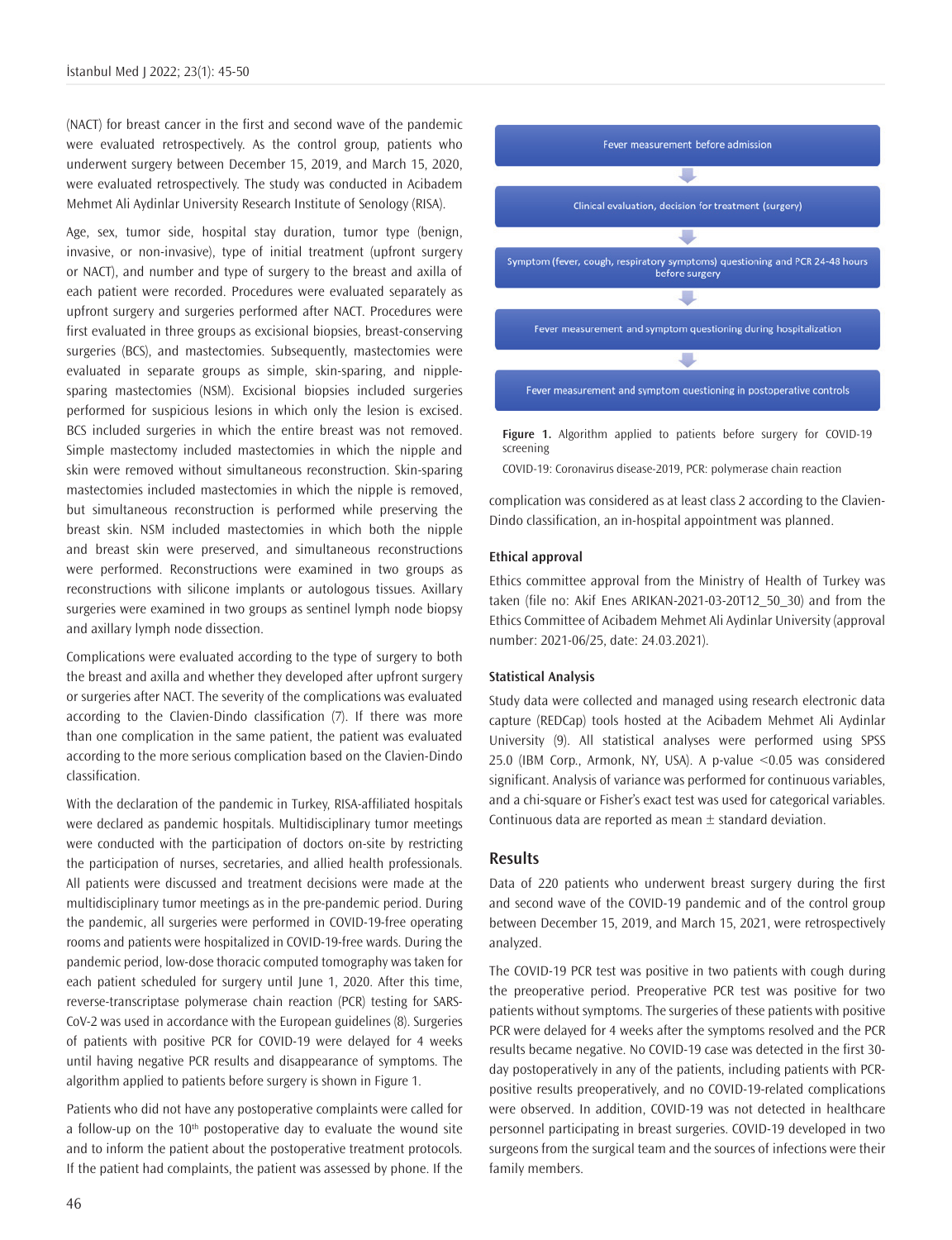| Table 1. Characteristics of the patients |              |                   |                   |                 |              |  |  |  |  |
|------------------------------------------|--------------|-------------------|-------------------|-----------------|--------------|--|--|--|--|
|                                          | Pre-pandemic | <b>First wave</b> | Second wave       | <b>Total</b>    | $\mathsf{p}$ |  |  |  |  |
|                                          | 130          | 28                | 62                | 220             |              |  |  |  |  |
|                                          | 48.23±12.26  | 50.75±15.19       | 47.87±12.94       | 48.45±12.94     | 0.594        |  |  |  |  |
|                                          | 1.469±0.769  | 1.785±1.343       | $1.645 \pm 0.925$ | $1.56 \pm 0.91$ | 0.167        |  |  |  |  |
| Left                                     | 64 (49.2%)   | 13 (46.4%)        | 35 (56.5%)        | 112 (50.9%)     | 0.567        |  |  |  |  |
| Right                                    | 66 (50.8%)   | 15 (53.6%)        | 27 (43.5%)        | 108 (49.1%)     |              |  |  |  |  |
| Male                                     | $1(0.8\%)$   | $0(0\%)$          | $0(0\%)$          | $1(0.5\%)$      | 0.706        |  |  |  |  |
| Female                                   | 129 (99.2%)  | 28 (100%)         | 62 (100%)         | 219 (99.5%)     |              |  |  |  |  |
| Benign                                   | 20 (15.4%)   | 3(10.7%)          | $10(16.1\%)$      | 33 (15%)        | 0.286        |  |  |  |  |
| In situ                                  | 12 (9.2%)    | 3(10.7%)          | 8 (12.9%)         | 23 (10.5%)      |              |  |  |  |  |
| Invasive                                 | 98 (75.4%)   | 22 (78.6%)        | 44 (71%)          | 164 (74.5%)     |              |  |  |  |  |
| Excisional biopsy                        | 17 (13.1%)   | 3(10.7%)          | 10 (16.1%)        | 30 (13.6%)      | 0.139        |  |  |  |  |
| Breast-conserving surgery                | 65 (50%)     | 15 (53.6%)        | 23 (37.1%)        | 103 (46.8%)     |              |  |  |  |  |
| Simple mastectomy                        | 14 (10.8%)   | 3(10.7%)          | 8 (12.9%)         | 25 (11.4%)      |              |  |  |  |  |
| Skin-sparing mastectomy                  | $5(3.8\%)$   | $1(3.6\%)$        | $0(0\%)$          | 6(2.7%)         |              |  |  |  |  |
| Nipple-paring mastectomy                 | 29 (22.3%)   | 6(21.4%)          | 21 (33.9%)        | 56 (25.5%)      |              |  |  |  |  |
| None                                     | 22 (16.9%)   | 8 (28.6%)         | 10 (16.1%)        | 40 (18.2%)      | 0.47         |  |  |  |  |
| <b>SLNB</b>                              | 76 (58.5%)   | 12 (42.9%)        | 38 (61.3%)        | 126 (57.3%)     |              |  |  |  |  |
| <b>ALND</b>                              | $6(4.6\%)$   | $0(0\%)$          | $3(4.8\%)$        | $9(4.1\%)$      |              |  |  |  |  |
| $SLNB + ALND$                            | 26 (20%)     | 8 (28.6%)         | 11(17.7%)         | 45 (20.5%)      |              |  |  |  |  |
| Upfront surgery                          | 101 (77.7%)  | 20 (71.4%)        | 43 (69.4%)        | 164 (74.5%)     | 0.427        |  |  |  |  |
| Neoadjuvant chemotherapy                 | 29 (22.3%)   | 8 (28.6%)         | 19 (30.6%)        | 56 (25.5%)      |              |  |  |  |  |
| Yes                                      | 28 (21.5%)   | $9(32.1\%)$       | 9(14.5%)          | 46 (20.9%)      | 0.157        |  |  |  |  |
| N <sub>o</sub>                           | 102 (78.5%)  | 19 (67.9%)        | 53 (85.5%)        | 174 (79.1%)     |              |  |  |  |  |
| ш                                        | $9(32.1\%)$  | $1(11.1\%)$       | 2(22.2%)          | 12 (26.1%)      | 0.806        |  |  |  |  |
| $\mathbf{H}$                             | 13 (46.4%)   | 6(66.7%)          | 6(66.7%)          | 25 (54.3%)      |              |  |  |  |  |
| Illa                                     | 3(10.7%)     | $1(11.1\%)$       | $1(11.1\%)$       | $5(10.9\%)$     |              |  |  |  |  |
| IIIb                                     | 3(10.7%)     | $1(11.1\%)$       | $0(0\%)$          | 4(8.7%)         |              |  |  |  |  |
| $No^*$                                   | 22 (78.6%)   | 7(77.8%)          | 8 (88.9%)         | 37 (80.4%)      | 0.775        |  |  |  |  |
| Yes**                                    | 6(21.4%)     | 2(22.2%)          | $1(11.1\%)$       | $9(19.6\%)$     |              |  |  |  |  |
|                                          |              |                   |                   |                 |              |  |  |  |  |

## **Table 1. Characteristics of the patients**

SLNB: Sentinel lymph node biopsy, ALND: axillary lymph node dissection, \*: Clavien-Dindo class 1-2 complication, \*\*: Clavien-Dindo class 3 complication

| Table 2. Type and timing of complications after breast surgery |                     |                           |  |  |  |  |
|----------------------------------------------------------------|---------------------|---------------------------|--|--|--|--|
| <b>Complications</b>                                           | <b>Period</b>       |                           |  |  |  |  |
|                                                                | Early $(<$ 30 days) | Late $(>30 \text{ days})$ |  |  |  |  |
| <b>Fibrosis</b>                                                |                     | $1(6.3\%)$                |  |  |  |  |
| Hematoma                                                       | $2(5.6\%)$          |                           |  |  |  |  |
| Lymphedema                                                     |                     | 3(18.8%)                  |  |  |  |  |
| Necrosis (full thickness)                                      | 1(2.8%)             |                           |  |  |  |  |
| Ischemia                                                       | $2(5.6\%)$          |                           |  |  |  |  |
| Capsule formation                                              |                     | 3(18.8%)                  |  |  |  |  |
| Prosthesis rejection                                           |                     | 3(18.8%)                  |  |  |  |  |
| Seroma                                                         | 21 (58.3%)          | 5(31.3%)                  |  |  |  |  |
| Wound infection                                                | $4(11.1\%)$         |                           |  |  |  |  |
| Fever                                                          | $2(5.6\%)$          |                           |  |  |  |  |
| Postoperative nausea                                           | $4(11.1\%)$         |                           |  |  |  |  |
| Rotation of implant                                            |                     | $1(6.3\%)$                |  |  |  |  |

No significant difference was found between the pre-pandemic, first wave, and second wave periods in terms of age, sex, hospital stay, tumor site, tumor type (benign/*in situ*/invasive), type of initial treatment, and type of surgery to the breast and axilla. The characteristics of the patients are shown in Table 1.

The types and timing (early/late period) of the complications are shown in Table 2. Clavien-Dindo classification of complications according to the type of initial treatment and pandemic period is shown in Table 3.

No significant difference was noted between the pre-pandemic, first wave, and second wave periods in terms of complication development, complication type, Clavien-Dindo classification of complications, and complications requiring intervention.

### **Discussion**

In this single-center study of 220 patients, no complications related to COVID-19 were detected in breast surgeries performed in the first and second waves of the pandemic period. In addition, the number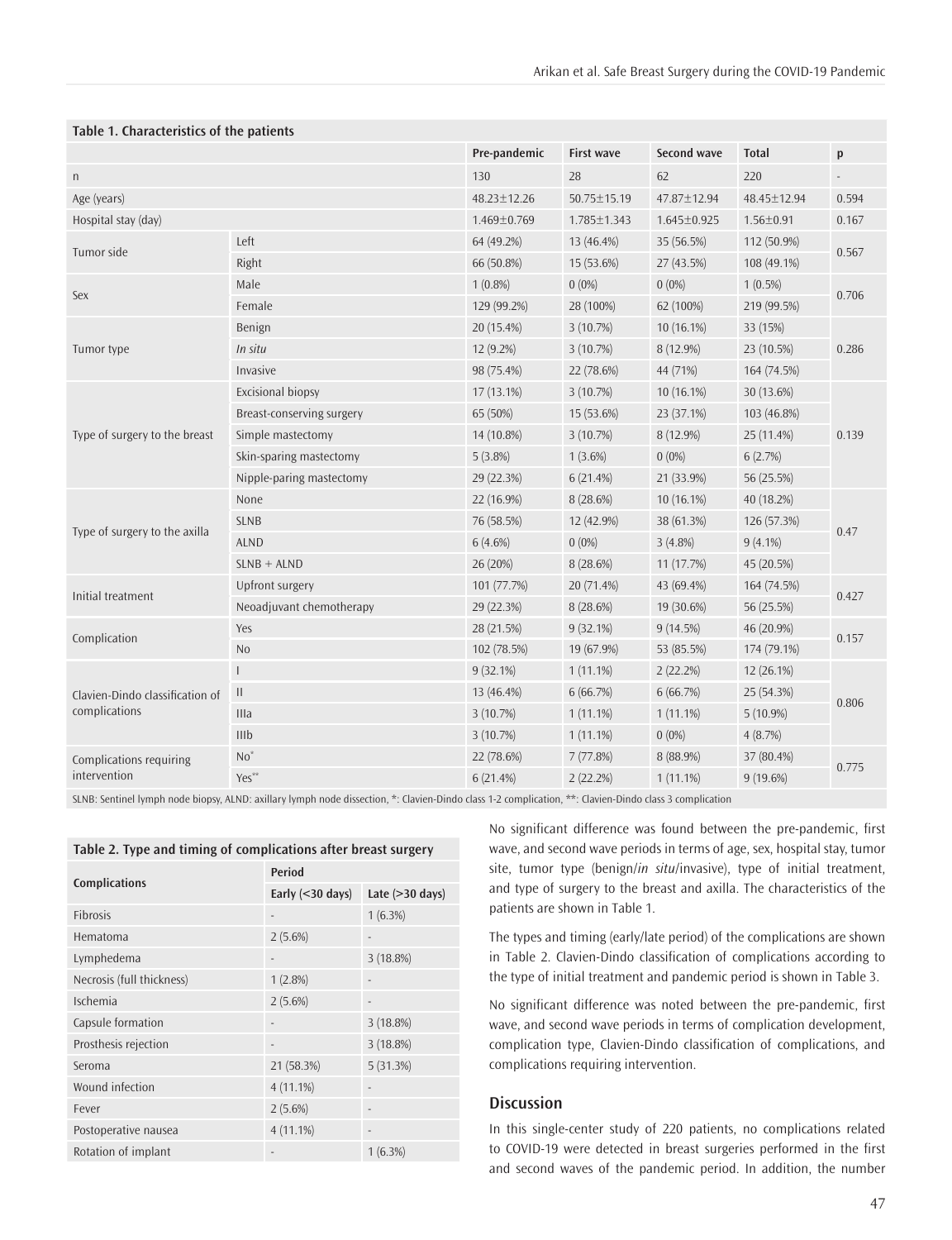| Type of initial treatment                 | Period       | Clavien-Dindo classification |                |           |                |                |       |
|-------------------------------------------|--------------|------------------------------|----------------|-----------|----------------|----------------|-------|
|                                           |              |                              | $\overline{2}$ | 3a        | 3 <sub>b</sub> | <b>Total</b>   | p     |
| Upfront surgery                           | Pre-pandemic | 4(23.53%)                    | 11 (64.71%)    | 1(5.88%)  | 1(5.88%)       | 17             | 0.688 |
|                                           | First wave   |                              | 5(83.33%)      | 1(16.67%) |                | 6              |       |
|                                           | Second wave  | 2(33.33%)                    | $3(50\%)$      | 1(16.67%) |                | 6              |       |
|                                           | Total        | 6(20.69%)                    | 19 (65.52%)    | 3(10.34%) | 1(3.45%)       | 29             |       |
| Surgery after neoadjuvant<br>chemotherapy | Pre-pandemic | 5(45.45%)                    | 2(18.18%)      | 2(18.18%) | 2(18.18%)      | 11             |       |
|                                           | First wave   | 1(33.33%)                    | 1(33.33%)      |           | 1(33.33%)      | 3              | 0.359 |
|                                           | Second wave  |                              | $3(100\%)$     |           |                | $\overline{3}$ |       |
|                                           | Total        | 6(35.29%)                    | 6(35.29%)      | 2(11.76%) | 3(17.65%)      | 17             |       |

#### **Table 3. Clavien-Dindo classification of complications according to the type of initial treatment and pandemic period**

of complications did not increase because of breast surgery. Our study shows that with appropriate precautions, breast surgery can be performed safely in the pandemic period.

Following the announcement of the COVID-19 pandemic by the WHO, measures have been taken in many countries. Like other countries, the government of Turkey emphasized the importance of social isolation and directed people to practice social isolation. Curfews were implemented for patients aged >65 or for those with comorbidities. Private and public hospitals were declared as pandemic hospitals, and a circular was issued by the Ministry of Health of Turkey to stop surgeries other than emergency and cancer surgeries.

The safety of surgeries was questioned in the early period of the pandemic. Studies in this period had reported high mortality and morbidity associated with surgeries, especially in patients with COVID-19 (4,10,11). In the international cohort study by the COVIDSurg group covering 1,128 patients who underwent surgery between January 1 and March 31, and 294 of whom were diagnosed with COVID preoperatively, the 30-day mortality rate was 23.8% (268 of 1,128) (10). Pulmonary complications occurred in 577 (51.2%) of 1,128 patients, and the 30 day mortality rate in these patients was 38.0% (219 of 577), accounting for 81.7% (219 of 268) of all deaths. Many authors have recommended postponement of surgeries if possible in the early period of the COVID-19 pandemic due to reasons such as the effects of COVID-19 on mortality and morbidity and the allocation of hospital beds and sources to patients with COVID-19 (1,3-5). Moreover, since COVID-19 was seen more in healthcare workers in the early pandemic period, ensuring the protection of healthcare workers had also been effective on this decision  $(12, 13)$ .

However, studies reporting that safe surgery can be performed in the pandemic period have started to emerge (14-23). These studies have reported that complications due to surgery do not increase during the pandemic and that COVID-19-associated complications are not high. In the present study, as there was no increase in complications during the pandemic period, no COVID-19-related complications were observed.

Although the risks associated with COVID-19 are high in patients with malignancy in the early pandemic period, there are publications that show breast cancer does not pose a high risk for COVID-19 (24,25). In the study involving 279 patients who received chemotherapy, 92 of which had breast cancer, between January 19 and April 2020, more complications were found in hematologic cancers compared than in solid tumors (24). The author reports that treatment can be applied by taking precautions in solid cancers such as breast cancer. Similarly, Zhang et al. (25) compared 35 patients with COVID-19 and breast cancer and 55 patients with COVID-19 without breast cancer and 81 patients with COVID-19 and cancer other than breast cancer as controls. They reported no differences in disease severity and outcomes between patients with COVID-19 and breast cancer and common patients with COVID-19. Moreover, the clinical characteristics of patients with breast cancer were milder than those with other types of cancers. In line with these studies, we can state that breast cancer does not pose a high risk for COVID-19, considering the short duration of hospitalizations because of breast surgery (26).

Ji et al. (16) evaluated a total of 621 patients, 141 of whom underwent breast-endocrine surgery, who underwent elective cancer surgery between 01.02.2020 and April 27, 2020. While PCR was performed in only symptomatic cases (n=40, 6.4%), COVID-19 infection was not detected in any patients postoperatively.

One of the most important studies regarding safe surgery during the COVID-19 pandemic is the study by the COVIDSurg group, which includes 9,171 patients, of which 2,140 had undergone breast surgery (17). In total, 2,481 patients received surgery following the COVID-19-free surgical pathway (i.e., complete segregation of the operating theater, critical care, and inpatient ward areas). COVID-19-free surgical pathways were followed for younger patients with less comorbidities. The postoperative SARS-CoV-2 infection rate was also lower in COVID-19 free surgical pathways. Pulmonary complication rates were lower with COVID-19-free surgical pathways (2.2% vs 4.9%). Therefore, they suggest that dedicated COVID-19-free surgical pathways should be established to provide safe elective cancer surgery in the current and before future outbreaks of SARS-CoV-2.

Another important study of Kane et al. (18) showed that elective surgeries can be performed under appropriate conditions; the study involved 557 patients between March 29 and June 12, 2020. Patients without COVID-19 symptoms were screened by oronasal swab and chest imaging (chest X-ray or computed tomography if aged ≥18 years) and preceded to surgery if negative. While 13 (2.4%) patients tested positive during screening, 7 (1.4%) tested positive for COVID-19 [1.4%, 95% confidence interval (CI): 0.7-2.8%] with one COVID-19-related death (0.2%, 95% CI: 0.0-1.1%) within 30 days.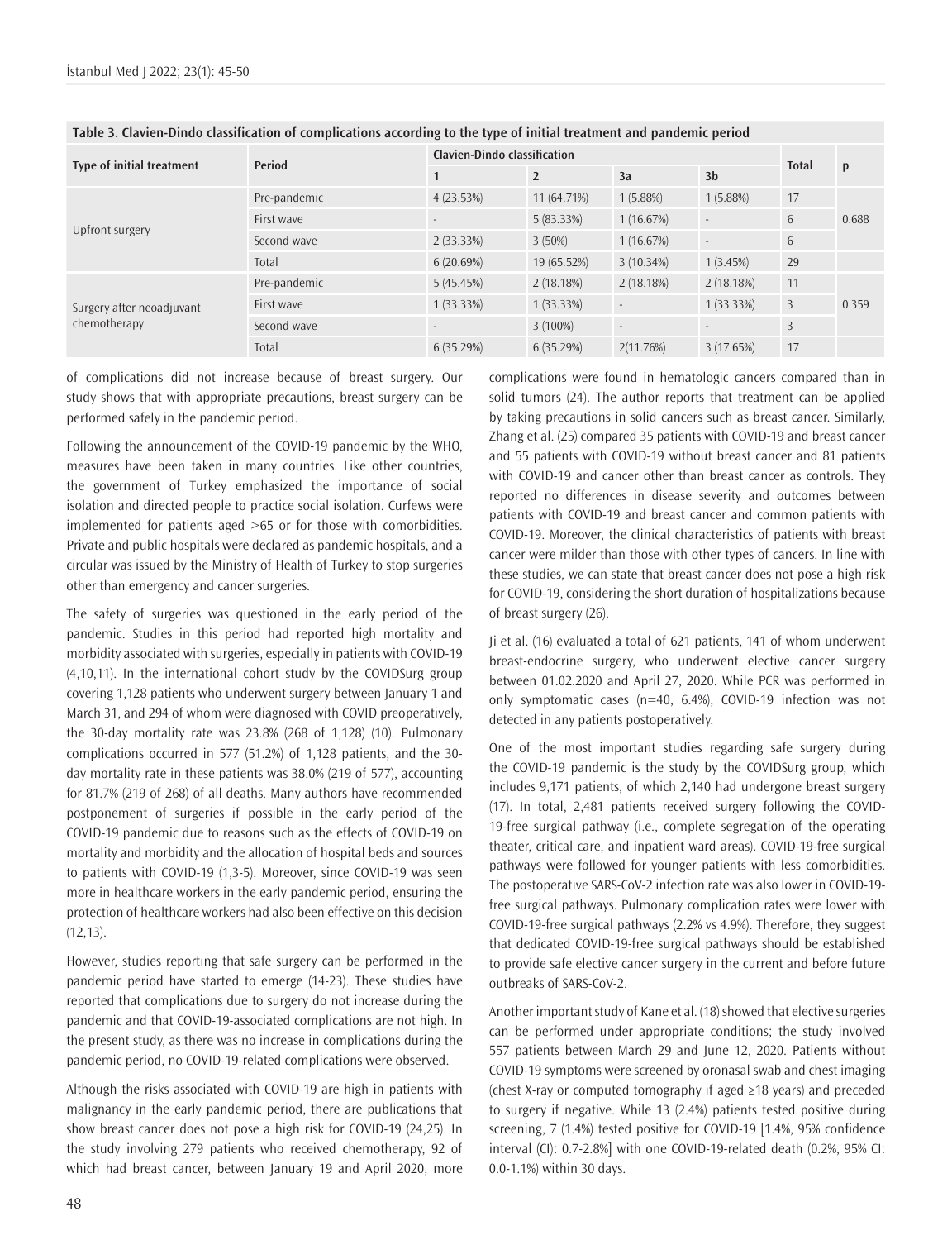Another issue related to the postponement of surgeries during the pandemic is the overload problem that may occur after the pandemic. The COVIDSurg group performed an estimation using a Bayesian β-regression model for 12-week cancellation in 190 countries (27). The best estimate was that 28,404,603 operations would be cancelled or postponed. If countries increased their normal surgical volume by 20% after the pandemic, a median of 45 weeks is needed to clear the backlog of operations resulting from the COVID-19 disruption. The rapid decrease in the number of patients in the early period of the pandemic supports this estimation. However, the number of operations has increased after the first wave because of reasons such as the adaptation of the clinic and patients, fluctuating course of the pandemic, and application of COVID-free protection methods throughout the country. To prevent this scenario, which the COVIDSurg group estimates, appropriate measures should be taken and the surgeries should continue. Therefore, hospitals can be made available for surgery or not every hospital is declared a pandemic, and some can be spared.

In the COVID-19 pandemic or similar pandemics that may occur in the future, precautions should be taken from the first diagnosis of the patient to the end of the treatment so that the surgeries can continue, treatments are not delayed, and post-pandemic overload can be prevented. These measures should include the following:

- Hospitals with COVID-19-free surgical pathway should be organized, and these hospitals should not be declared as pandemic hospitals and should be spared for oncological treatments.

- Patients should be questioned in terms of COVID-19 related complaints at the time of admission and follow-up.

- Symptom screening and suspicious travel questioning should be conducted at the entrance of the hospital, and patients with suspicious symptoms should be directed to the COVID-19 clinic.

- At the beginning of the treatment, in line with the guidelines of the institutions, PCR, chest radiography, or low-dose thorax CT should be performed for COVID-19.

- In the hospital, patients should wear a mask without valve.

- The number of companions should be reduced.

- To provide a social distance between patients, the space between the seats should be widened and daily magazine or tabloid magazines should be removed.

- The use of personal protective equipment by all healthcare professionals is mandatory.

- Healthcare professionals and patients should pay attention to hand hygiene.

- The number of healthcare personnel and patients in all areas within the hospital should be minimized.

- Movements of patients and healthcare personnel between departments should be minimized.

- In areas where healthcare personnel gather, such as dining halls, the sitting areas should be made sparse. Meals can be prepared in disposable containers, and the healthcare personnel can eat in the department where they work or the meals can be sent to the departments to reduce contacts between departments.

- In operating rooms, a minimum number of medical personnel should be employed.

- In case of delay or delay in elective breast cancer surgery, a metallic marker should be placed in every patient who has an image-guided biopsy if it does not contain microcalcification.

- Telemedicine can be used to reduce the number of hospital admissions (28).

#### **Conclusion**

Breast surgery can be performed safely during the COVID-19 pandemic. For safe surgery, appropriate precautions against COVID-19 should be taken and COVID-19 screening should be performed. COVID-19-free surgical pathway (i.e., complete segregation of the operating theater, critical care, and inpatient ward areas) is also important for a safe surgery. With the continuation of surgeries, our method can prevent the fear of upstaging and therefore requirement of more aggressive treatment for tumors and post-pandemic overload.

**Ethics Committee Approval:** Ethics committee approval from the Ministry of Health of Turkey was taken (file no: Akif Enes ARIKAN-2021- 03-20T12\_50\_30) and from the Ethics Committee of Acibadem Mehmet Ali Aydinlar University (approval number: 2021-06/25, date: 24.03.2021).

**Informed Consent:** Retrospective study.

**Peer-review:** Externally and internally peer-reviewed.

**Authorship Contributions:** Surgical and Medical Practices - O.D., C.U.; Concept - A.E.A., H.K., O.D., C.U.; Design - A.E.A., H.K., O.D., C.U.; Data Collection or Processing - O.D., C.U.; Analysis or Interpretation - A.E.A., H.K.; Literature Search - H.K., O.D.; Writing - A.E.A., H.K., O.D., C.U.

**Conflict of Interest:** No conflict of interest was declared by the authors.

**Financial Disclosure:** The authors declared that this study received no financial support.

#### **References**

- 1. Cakmak GK, Ozmen V. Sars-CoV-2 (COVID-19) Outbreak and Breast Cancer Surgery in Turkey. Eur J Breast Health 2020; 16: 83-5.
- 2. Citgez B, Yigit B, Capkinoglu E, Yetkin SG. Management of Breast Cancer during the COVID-19 Pandemic. Sisli Etfal Hastan Tip Bul 2020; 54: 132-5.
- 3. Sezer A, Cicin I, Karadeniz Cakmak G, Ozkan Gurdal S, Basaran G, Oyan B, et al. Turkish national consensus on breast cancer management during temporary state of emergency due to COVID-19 outbreak. Turk J Surg 2020; 36: 147-63.
- 4. Dietz JR, Moran MS, Isakoff SJ, Kurtzman SH, Willey SC, Burstein HJ, et al. Recommendations for prioritization, treatment, and triage of breast cancer patients during the COVID-19 pandemic. the COVID-19